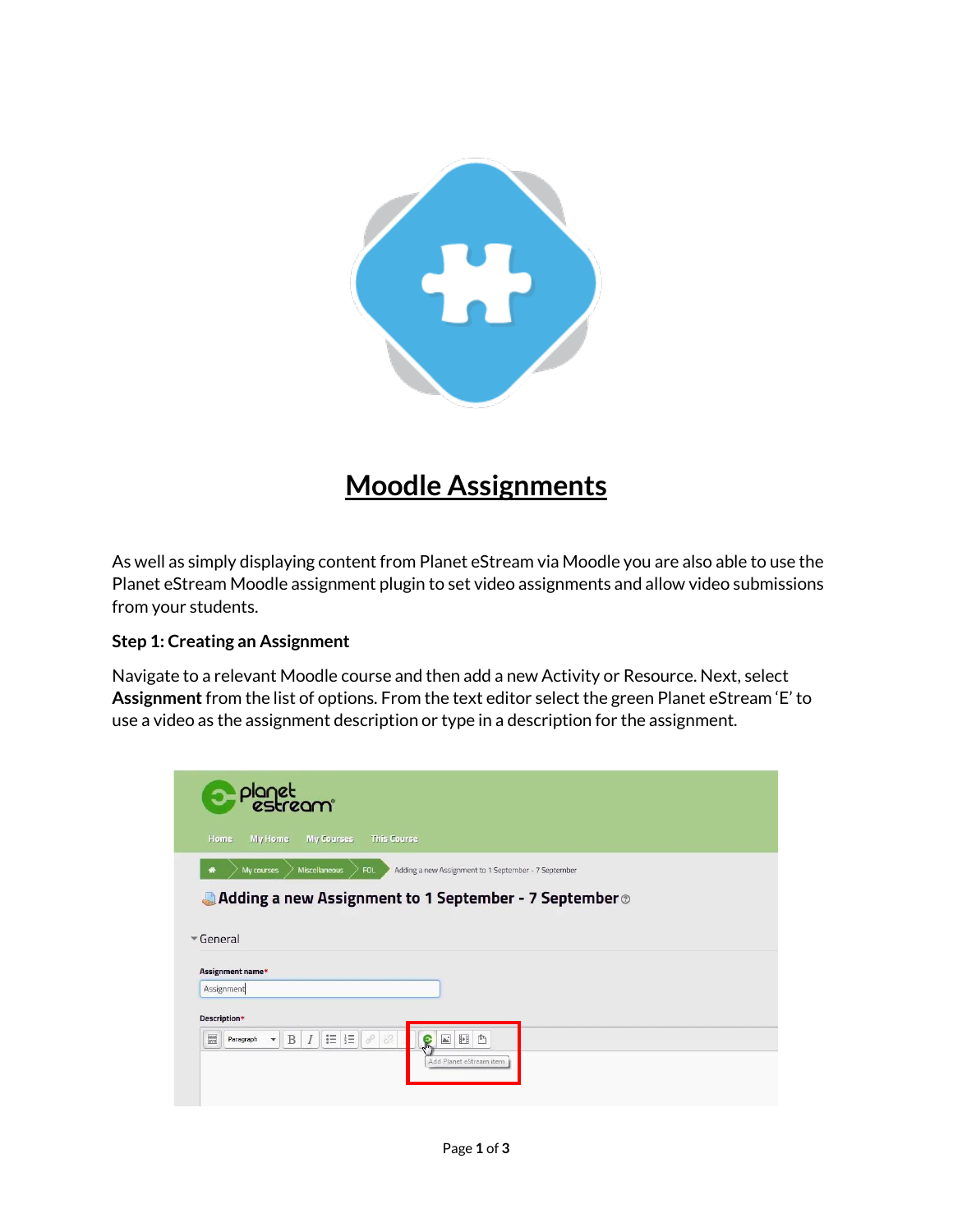Once you have added your description you can then scroll down and select submission dates.

The plugin allows users to submit videos as their assignment, so make sure to enable video / audio submissions. We would also recommend not allowing files submissions to prevent any confusing.

## **Step 2: Making a Submission**

When a student navigates to the assignment, they can make a video submission. After selecting this they can navigate to a video on their device by selecting **Browse**, selecting the video and then hitting **Upload.**

| UPLOAD A VIDEO OR AUDIO FILE                                                                                                                   |
|------------------------------------------------------------------------------------------------------------------------------------------------|
| Click the Browse button, select a video or audio file to upload, then click Upload.                                                            |
|                                                                                                                                                |
| Once uploaded, the file will be available after having been processed by the system. Please note that larger uploads require more              |
| processing time and may take some time to display on the system.                                                                               |
| Adding Media - iOS Mobile Upload<br>Browse<br>Upload<br>Uploading<br>32%<br>V<br>Powered by <b>C</b> Planet eStream<br><b>File submissions</b> |
|                                                                                                                                                |
| Maximum size for new files: Unlimited, maximum attachments: 1                                                                                  |
| 88<br>$\widetilde{\Xi}$<br>$\equiv$<br>C<br>腰                                                                                                  |
| $\triangleright$ $\blacksquare$ Files                                                                                                          |
|                                                                                                                                                |
|                                                                                                                                                |
|                                                                                                                                                |
| You can drag and drop files here to add them.                                                                                                  |
|                                                                                                                                                |
|                                                                                                                                                |
|                                                                                                                                                |
|                                                                                                                                                |